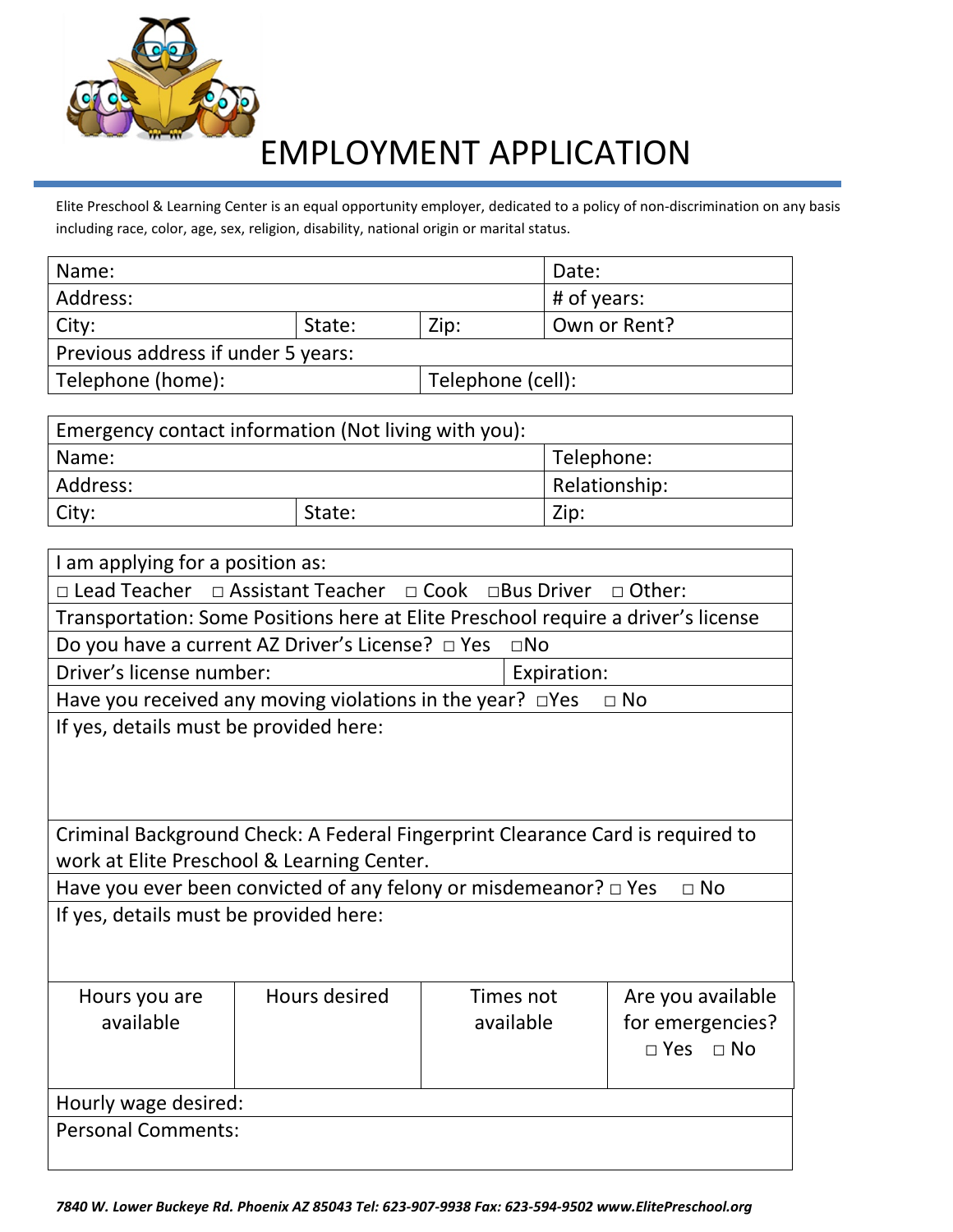| Education:            |             |        |
|-----------------------|-------------|--------|
| High School:          | City/State: | Dates: |
| College:              | City/State: | Dates: |
| Other:                | City/State: | Dates: |
| Degrees/Certificates: |             |        |

Special skills or training:

Name, addresses, telephone numbers for any non-profit, volunteer organizations affiliated with:

Experience:

Discuss all training or experience related to the position applying:

What do you like the most about working with children?

What do you find the least desirable about working with children?

Employment History:

*Please go back at least five years and tell us about your work history. Use additional sheet if additional space is needed.*

| May we contact your current employer to verify your employment history? |                            |     |  |  |
|-------------------------------------------------------------------------|----------------------------|-----|--|--|
|                                                                         | $\Box$ No<br>$\square$ Yes |     |  |  |
| Company:                                                                | From:                      | To: |  |  |
| Job Title:<br>Why did you leave?                                        |                            |     |  |  |
| Duties:                                                                 |                            |     |  |  |
|                                                                         |                            |     |  |  |
| Supervisor:                                                             | Phone:                     |     |  |  |

| Company:    | From:              | To: |
|-------------|--------------------|-----|
| Job Title:  | Why did you leave? |     |
| Duties:     |                    |     |
|             |                    |     |
| Supervisor: | Phone:             |     |